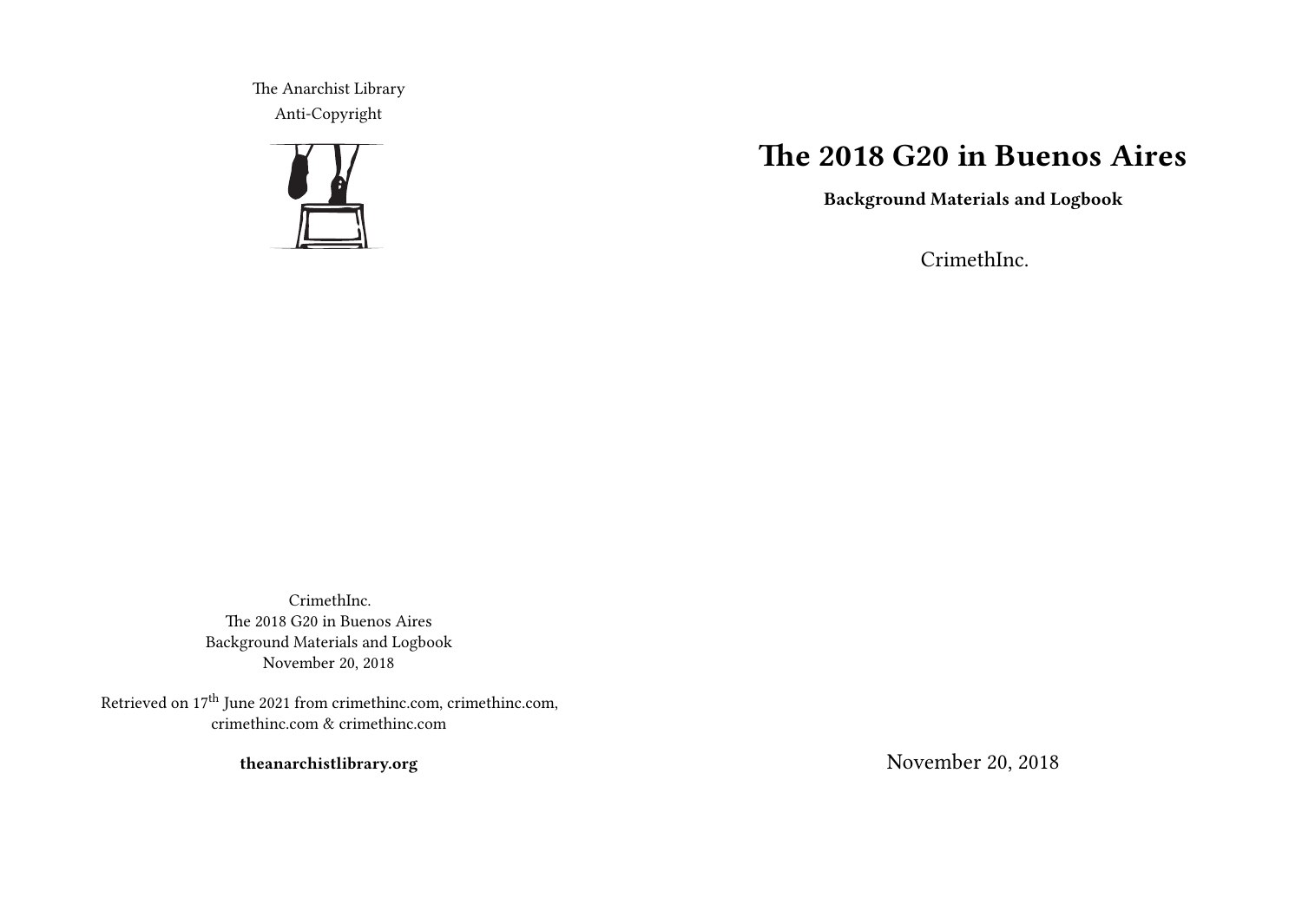Larreta—demanded a thorough investigation of the incident and later requested that the match and the Copa should be scored for Boca at the green table. The South American football association "Commebol" has now moved the match to December 8 or 9, to take place abroad, in another country.

The Senator for Justice and Security of Buenos Aires, Martín Ocampo, was forced to resign because of the incidents—just a few days before the G20. In any case, he was only in the second row of summit security; Patricia Bullrich holds the scepter. She explained dryly that everything will go better than it would have if the match were still scheduled to take place during the summit.

In the subsequent discussions, there were many rumors about how the chaos at the football match could happen. But first and foremost, the domestic and foreign media have raised the concern: "If they can't even manage a football match, what will happen at the G20?" One can vividly imagine, for example, that the US security sector has lost trust in the transfer convoys organized by the Argentine police—if that trust ever existed at all. The Argentine security forces are now under enormous additional pressure not to allow anything comparable during the summit. In this respect, the riots at the Clásico will presumably serve as a "green card" for violent aggression involving a total of 27,000 security forces.

The Barra Brava boss Caverna, on the other hand, is still at large, making public statements in audio messages via WhatsApp.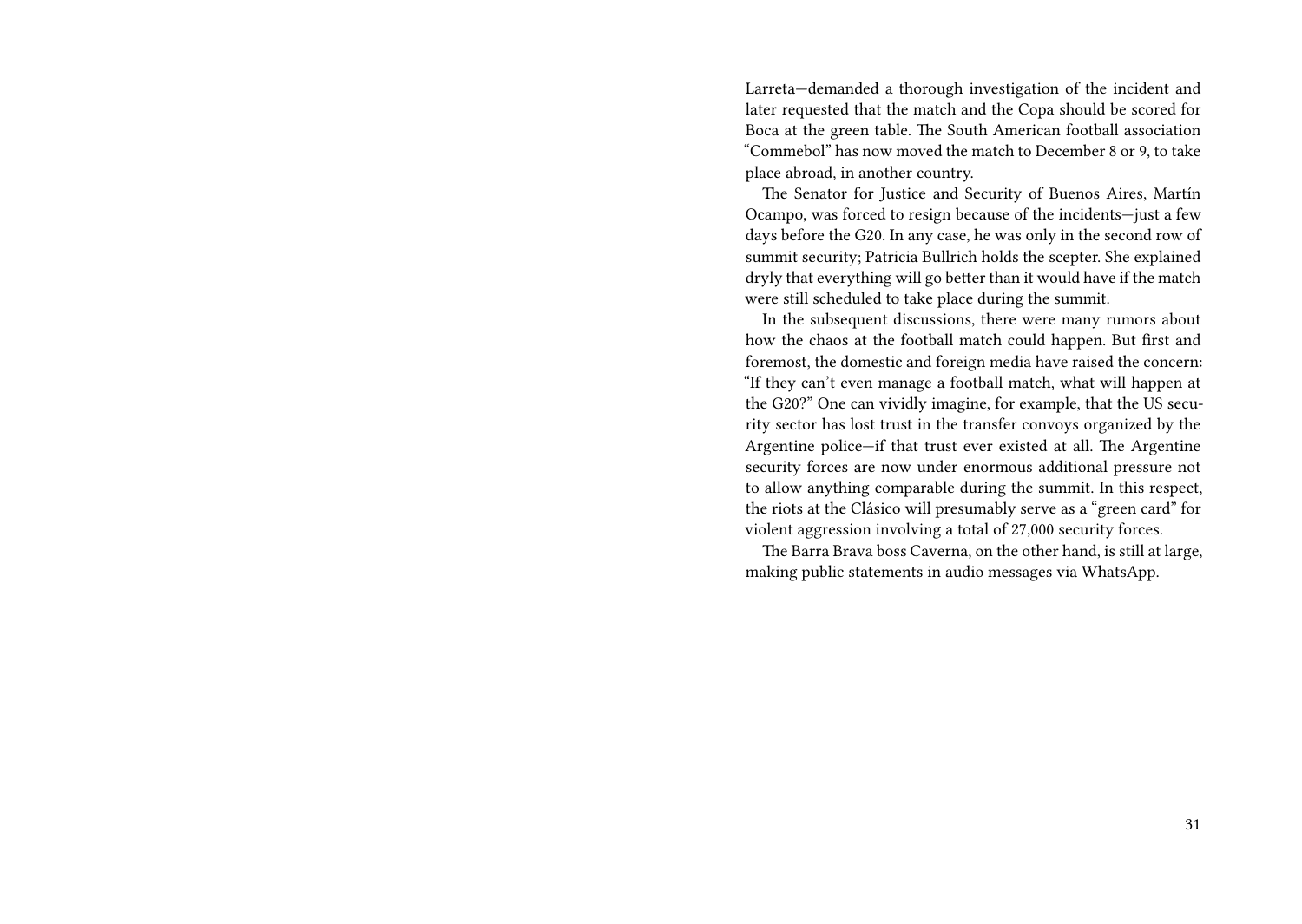However, about 20,000 were ticketless, waiting in front of the stadium in hopes of an opportunity to get in somehow. There were black market deals and numerous robberies; in addition, groups of 100 to 200 attempted to overcome the entrance controls by force. The 2000 police officers deployed had their hands full dealing with the situation.

Meanwhile, the Boca bus and its escort were approaching. Shortly before the stadium, they drove towards a bend where about 1500 River fans waited behind a loose police chain. When the bus turned into the curve and slowed down, the crowd threw bottles and stones, breaking several windows of the bus. The police deployed tear gas grenades, but the River fans threw some of them back toward the bus. The driver and several Boca players were seriously injured by shards of glass. Their captain, Pablo Perez, had to go to the hospital with cuts close to his eye; other players, like star Carlos Tévez, breathed a lot of tear gas and then were running dazed past the cameras and through the stadium aisles.

The stadium was fully occupied and the game was scheduled to begin in half an hour, at 5 pm. But the chaos continued in front of the stadium, while one tumultuous crisis meeting in the catacombs followed another. FIFA President Infantino was directly involved. The game was initially postponed by an hour and a quarter to 6:15 pm. The players warmed up on the field and the fans celebrated their stadium-wide choreography. Then Boca captain Perez returned back from the hospital with his eyes bandaged and Tévez told the press that the team was unable to play under those circumstances. In the end, the game was postponed to the next day, Sunday at 5 pm. The River fans left the stadium and went home frustrated.

Sunday, at 1 pm, the game was postponed for an indefinite period. Rivers President Rodolfo D'Onofrio stressed that the match will definitely take place in his own stadium and with an audience. Boca's president, Daniel Angelici—a friend of Macri and Mayor

#### 30

# **Contents**

|                                                                 | 5              |
|-----------------------------------------------------------------|----------------|
| Prehistory and General Conditions                               | 5              |
|                                                                 | $\overline{7}$ |
| Senate Waves IMF Program through; Protests be-                  |                |
| fore Parliament                                                 | 7              |
| Ritualized Protests and Repression before the Con-              |                |
| $greso \ldots \ldots \ldots \ldots \ldots \ldots \ldots \ldots$ | 8              |
|                                                                 | 9              |
| Press Conference of the Protest Alliance "La                    |                |
| Confluencia-Fuera G20 y FMI"                                    | 9              |
| Protest Alliance and Appeals                                    | 10             |
|                                                                 | 11             |
| An Explosion at the Cemetery; Raids and 14 Arrests              | 11             |
|                                                                 | 12             |
| Peronism, Counter-Summit Creativity, and the Schedule           |                |
|                                                                 | 13             |
|                                                                 | 13             |
| Day of "Militant Peronism"                                      | 13             |
| Between Nazi Exiles and Left-Wing Guerrillas                    | 14             |
|                                                                 | 15             |
| La Criatura: The "Performative Counter Summit" .                | 15             |
|                                                                 | 17             |
| The Schedule of the Week of Protest                             | 17             |
| Security Zones and Shantytowns                                  | 17             |
|                                                                 | 18             |
| Border Controls, Security Zones, and a City Blockade            | 18             |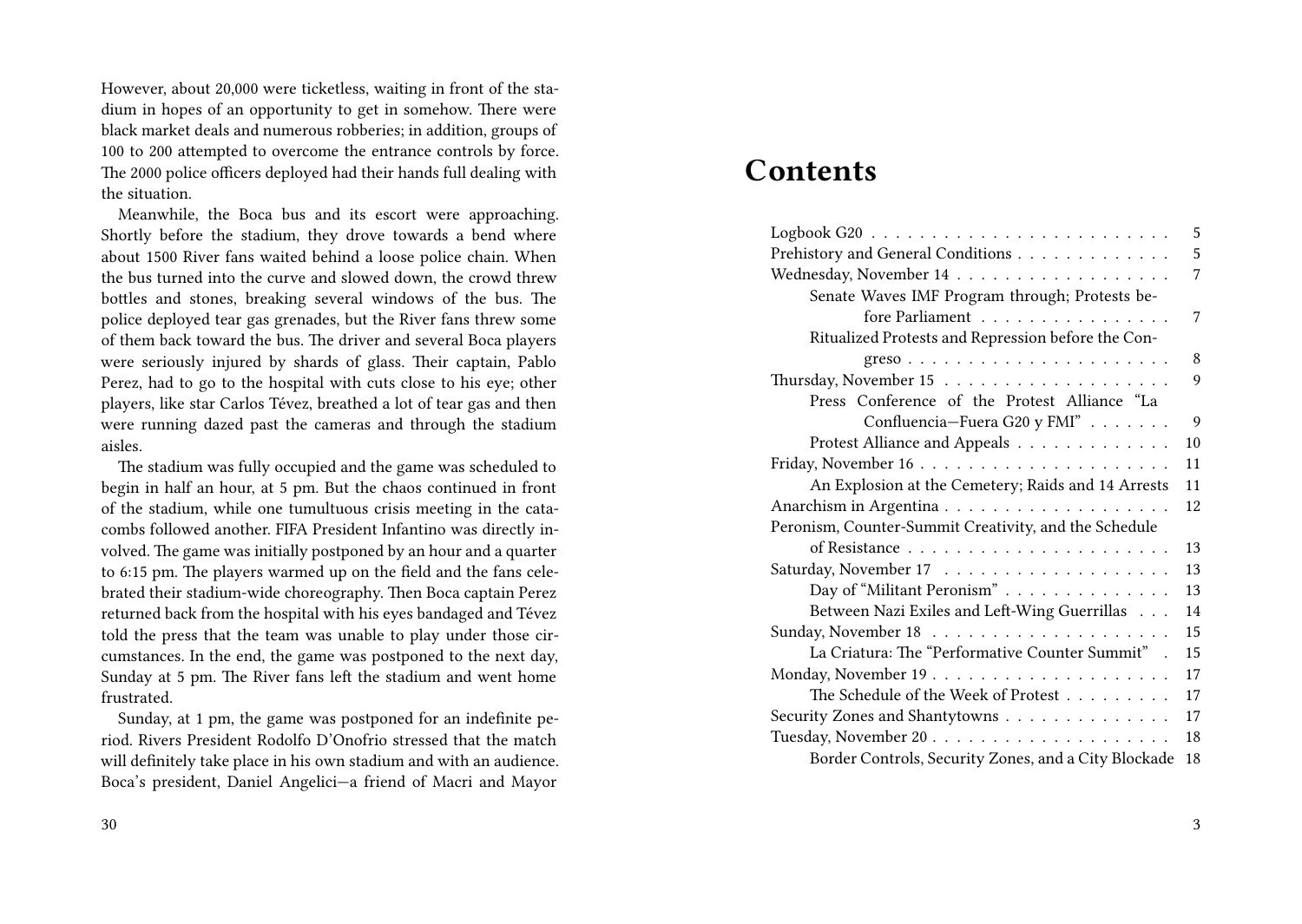|                                                     | 20 |
|-----------------------------------------------------|----|
| A Book, an Article, and a Call for a Demonstration. | 20 |
| And International Protests?                         | 21 |
|                                                     | 21 |
| "No Roof, No Land, No Life"                         | 21 |
| Housing Shortage in the Periphery                   | 22 |
| Student Protests and a Football Riot                | 23 |
|                                                     | 24 |
| Police Attack Student Protests                      | 24 |
| The University City of Buenos Aires                 | 25 |
|                                                     | 25 |
| Popular Reformism or Permanent Revolution?          | 25 |
|                                                     | 27 |
| A Football Match Gets Out of Control                | 27 |

goals scored away from home are counted twice in the case of a draw in the addition after two matches, but that rule does not exist here.)

A week before the return match, tension continued to mount in the city, with the media fanning the flames. None of the numerous Argentine football legends missed the opportunity to comment., including one "analysis" to the effect that "the loser will need 20 years afterwards to recover." Two days before the return match, Boca fans managed to earn an entry in the Guinness Book of Records: over 50,000 people come to the public final training in the Bombonera Stadium of Boca. Many fans cried; some stormed onto the pitch at the end to embrace the players, who were touched. The security service kept to the background—after all, "a real emotion is always associated with some transgression of the rules."

Fan clubs in Argentina are often extremely violent and organized in a mafioso manner, and some of them have strong political connections. The leader of the *"Borrachos del Tablón"* ("drunks in a frenzy"), the most notorious of the "Barra Brava" grouping around River Plate, received a visit from the authorities the day before the game. Police accompanied by a public prosecutor searched an apartment belonging to Héctor Godoy, also called *Caverna* ("the Grotto"), which is located close to the stadium. During the search, they confiscated 300 tickets and 7 million pesos (approximately 160,000 €) in cash; Caverna remains at large. The tickets are said to have been issued individually to members, but there is speculation about possible forgery. Black market tickets are a "core business" of the Barras Bravas.

The Boca team spent the night before the historic *Superclasico* in a 5-star hotel in the new noble district of Puerto Madero. As they set off by bus in the direction of the "Monumental" (the 67,000 seat stadium of the River Plate), several thousand fans bid them farewell. The bus left with some delay, escorted through the city by a large motorcycle squadron, just like during a state visit. At the same time, the River fans were already let into the stadium.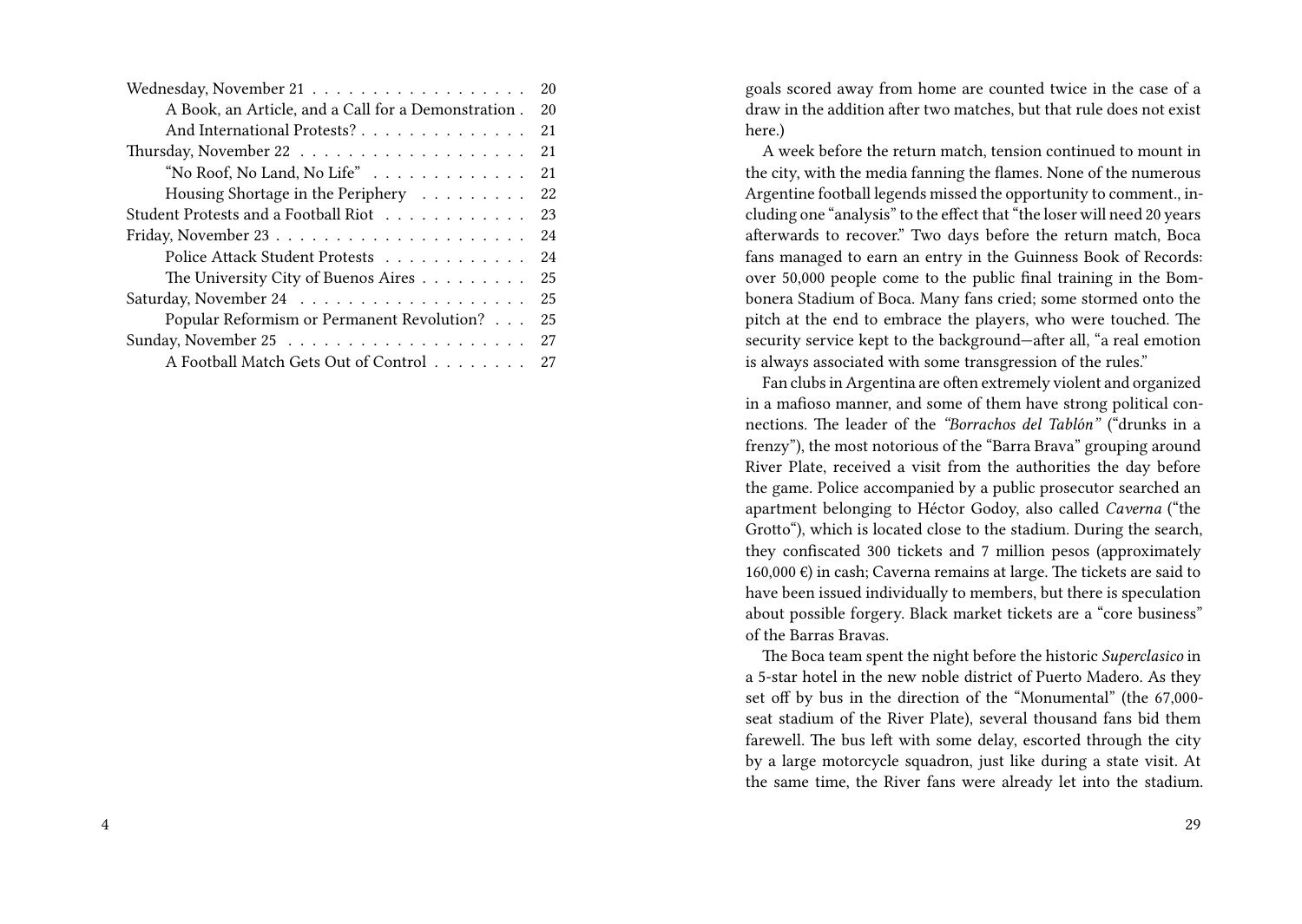Boca." This time, the "Superclasico" is even a "historic" one, namely the first time the bitter city rivals meet in the finals of the "Copa Libertadores," the South American counterpart of the Champions League in Europe. Unlike in Europe, the final will be played with both legs. Both matches sold out immediately at the opening of the advance sale; only a few especially expensive tickets reached the market, because the members of both clubs exercised their right to first dibs.

Stadium visits for away fans have been generally prohibited in Argentina since 2013. In the last 91 (!) years, statisticians counted 279 deaths due to violence with a "football background." This is certainly bad, but rather low in comparison to the much greater number of femicides in the country. Macri, who as president of Boca Juniors became a public figure and then later a politician, wanted to propose something popular for a change, so he talked about allowing away fans this time: "We and our football are adult enough for that now and should show it to the world." Both clubs, the associations, and the police rejected the proposal on account of security concerns. On the contrary, even post-game victory celebrations in the street were banned.

The complications with the current Clásico started at the end of October, when both matches were pushed forward one week so that the return match would not take place on December 1 as originally planned—i.e., during the G20—a comprehensible albeit rather late decision. The first round at Boca was rescheduled for Saturday, November 10. The Boca fans entered their stadium despite heavy rain, which had already lasted for two days. When the fans had already filled up the stadium, the game was postponed after heated discussions—first for one hour, and finally to the following day. The pitch had become a huge lake, simply unplayable. Now it was covered with a tarpaulin—an idea that could have been implemented before. The match took place on Sunday, November 11, ending in a 2:2 draw. Achieving a draw in an away game means a small advantage for River, especially as they played a bit better. (In Europe,

On November 30 and December 1, the 2018 G20 summit will bring together the rulers of the 20 most powerful nations for a meeting in Buenos Aires, Argentina to strategize about how to maintain world domination. Following the courageous disruption and mass unrest during last year's G20 summit in Hamburg, the whole world is watching to see what will happen in Buenos Aires. Organizers have planned a global week of action expressing opposition to the concentration of power in the hands of politicians and capitalists and conveying a vision of a more egalitarian world. Our international correspondents in Buenos Aires will be reporting to us daily. Below, you can read the reports from the last few days before the mobilization and review our coverage of a decade and a half of previous resistance to G8 and G20 summits.

### **Logbook G20**

We will be publishing a kind of logbook covering the 2018 G20 summit in Buenos Aires and the demonstrations taking place against it. The function of a logbook is to record all essential events concerning the ship—including events on board, but also everything that could affect the ship from outside and observations during the voyage or when going ashore. Here, we will try to present the essential context of the 2018 G20 and give an impression of the general city events.

## **Prehistory and General Conditions**

Buenos Aires was already chosen as the venue for 2018 before the 2017 G20 summit took place in Hamburg. This metropolis of 14 million people has been a protest stronghold in Latin America for a long time. This is even truer now, as a result of the far-reaching social cuts introduced by the neoliberal policies of President Macri's government. The background to this is a currency crisis and a loan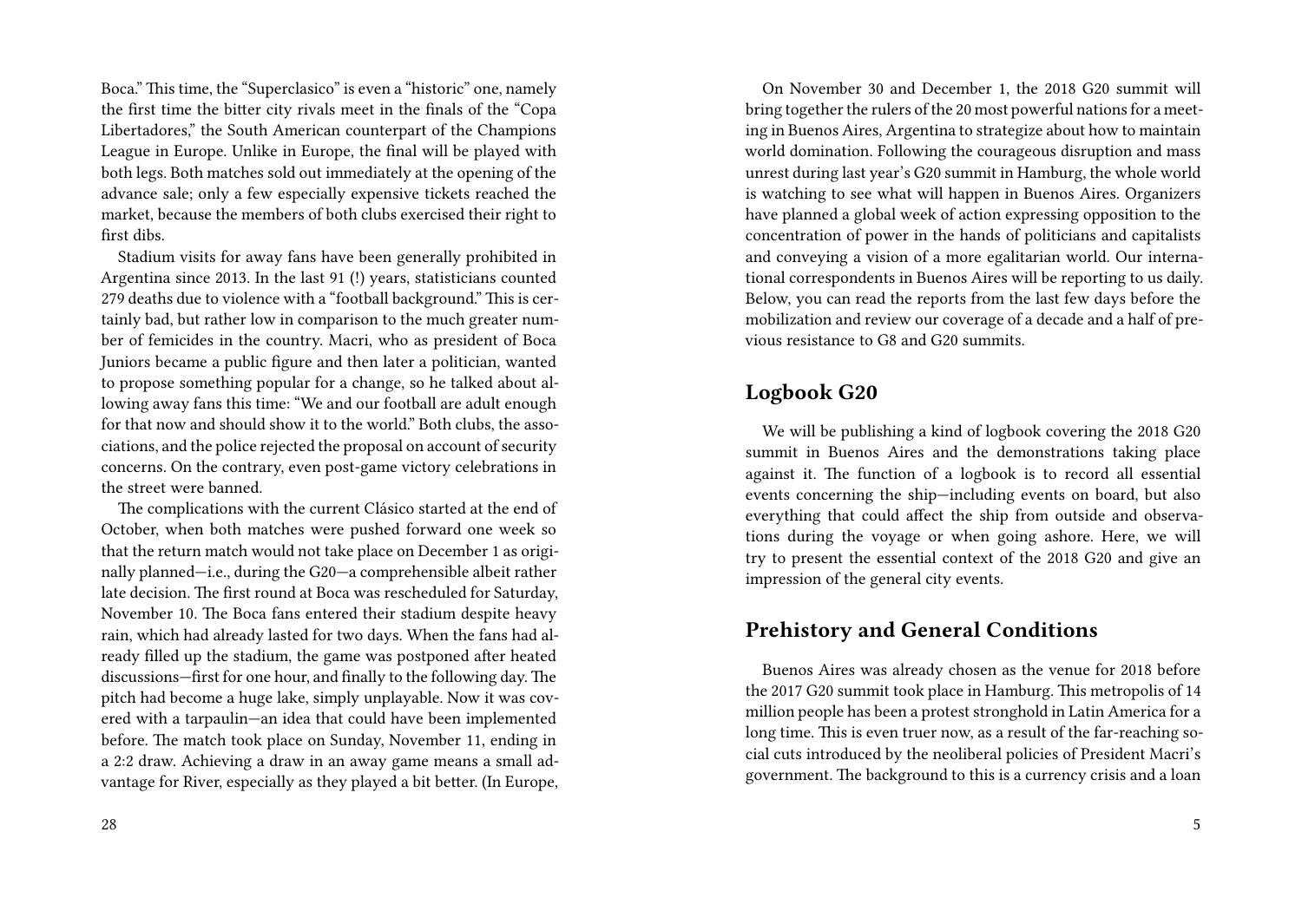imposed by the IMF as the "only possible antidote." According to official figures, the repayment and interest burden alone will account for approximately 25% of the state budget for many years to come. (In Germany, by contrast, a total of 6% is currently spent as "debt service" in the state budget.) The IMF is an integral part of the G20; consequently, the protests against the summit address the IMF, social questions, and the future viability of society.

The protest alliance "No al G20" is broad-based: it involves numerous trade unions, environmental associations, human rights groups, ATTAC, and large sections of the women's movement and left-wing organizations. This mobilization is international, especially involving people from neighboring countries. An action week is planned before the summit, as well as a large-scale demonstration on Friday, November 30, the first day of the two-day summit.

The Argentine government has taken tremendous repressive measures. The deployment of 22,000 Argentine police officers has already been announced, and a further 5000 security forces from various countries are to supplement them. The government purchased discarded combat aircraft from France and new armored vehicles from China with optional MG armament on the roof. In addition, they bought an arsenal including fully 2 million rubber bullets, various surveillance equipment, and other police weaponry. The Argentine state is spending money on this while in the universities, the lights are going out in the evening due to unpaid electricity bills and pensioners have to tighten their belts three holes at a time.

November 30 has been legally declared a "holiday without work" for the entire city of Buenos Aires; the residents are encouraged to spend a long weekend in the countryside. In addition, for the duration of the summit, public transport will be completely suspended in the city center, if not the entire city.

people were disappointed with the kind of left who presented themselves as an alternative at the 'Forum of Critical Thinking.'" They also took aim at the Peronists, who do not call for protests against the G20 "because of electoral calculations" or, in the view of the MST speakers, only inconsistently. The same is also true of the FTI (*Frente de la Izquierda y Trabajadores,* Left Workers' Front), a competing party from the Trotskyist camp, according to an MST spokesman.

It is not particularly surprising that the MST are on their own at their event and the rally is not even mentioned in the media. At the same time, they take a clear position regarding the impending G20 summit:

"In a few days, the members of the G20 summit will arrive. This meeting does not bring any advantages for the people here—instead, they try to intimidate the population. There will be no planes, no trains, no subways, and no buses. They will do everything they can to prevent the protests, but there will be protests anyway."

And further, to great applause:

"Macri has asked us to leave the city. But they are the ones who should disappear from the city: the G20, the IMF, Macri, Bullrich, and the whole police apparatus." (see also 20.11.)

Nothing like this was heard at CLACSO.

### **Sunday, November 25**

### **A Football Match Gets Out of Control**

It is the "mother of all battles" in the Argentine football, the city match between River Plate and Boca Juniors—shortened to "River –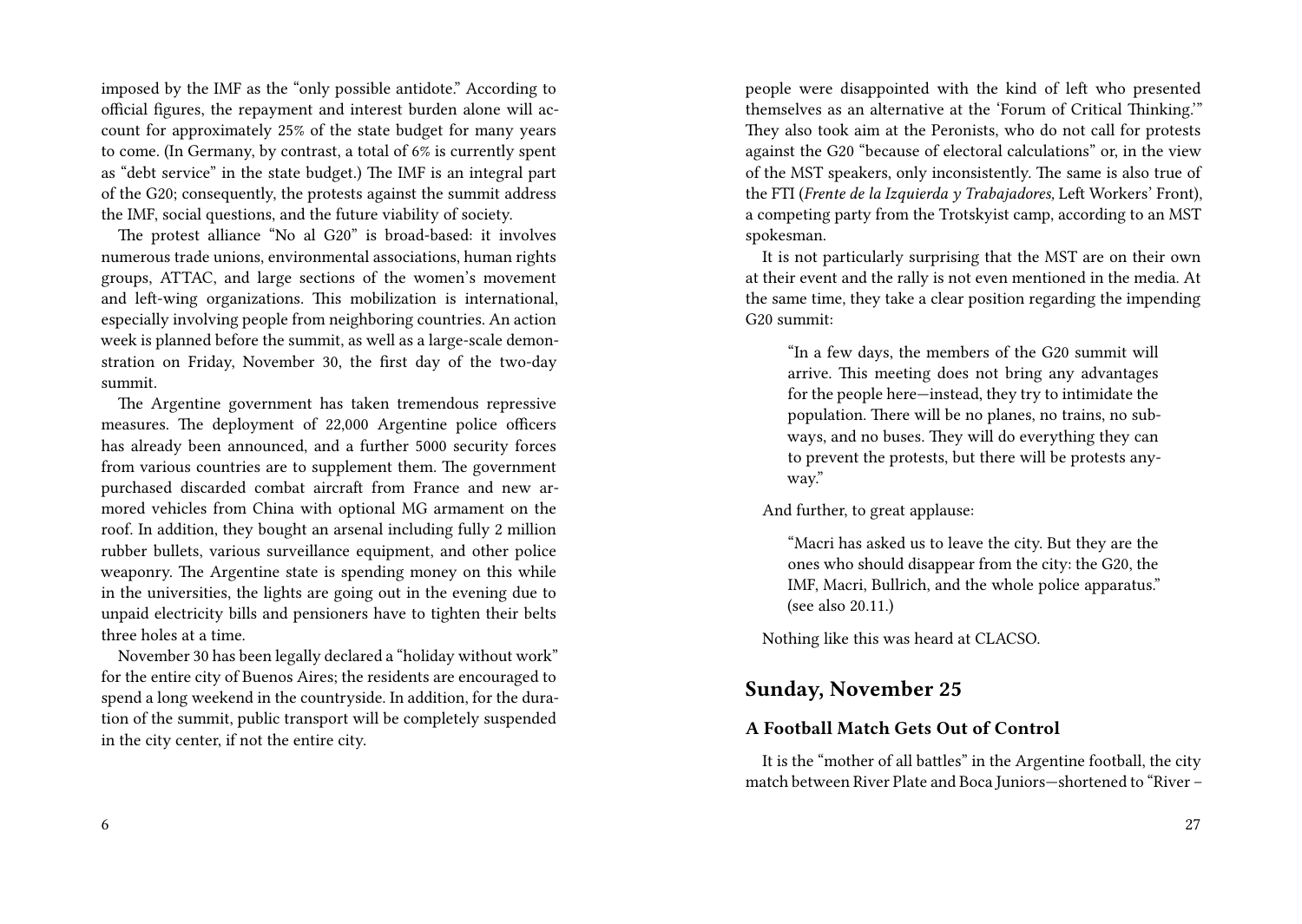American Council for Social Sciences) lasted for one week. Many people, including well-known politicians, appeared at the forum, including ex-presidents Ernesto Samper (Colombia), Dilma Rousseff (Brazil), and José Mujica (Uruguay), not to mention Nobel Peace Prize winner Adolfo Pérez Esquivel, former mayor of Bogotá Gustavo Pedro, and Pablo Iglesias of the Spanish party Podemos. Former president Cristina Fernandez de Kirchner, a Peronist, opened the event with her first major public appearance in almost a year. This took place in the big hall of the railway workers sports club. Her core statement was that, in view of the advance of neoliberalism and authoritarianism in large parts of Latin America, all those affected must now stand together; "old categories" from "left or right" will not help anymore. Her headline: "Splits are a luxury we can no longer afford."

The numerous workshops, lectures, films, and cultural events throughout the week were characterized by diversity and internationalism. A total of 25,000 people were said to have attended this "World Forum," which was also open, including many attendees from neighboring countries, many of whom were representatives from various political parties, universities, and social organizations. By and large, it appears that at least the majority of them left after the Forum rather than remaining in Buenos Aires until the G20. The organizers emphasized that this was not, as the press often claimed, a kind of "counter summit," but rather a "forward-looking think tank for solutions to the urgent questions about the future." Similarly, the Forum's spokespersons avoided publicly calling for decisive protest against the upcoming summit, while often sharply criticizing the policies of the G20 and above all the IMF.

On Friday, the Trotskyist MST (*Movimiento Socialista de los Trabajadores,* Socialist Workers' Movement) organized a rally with about 800 participants in front of the Congress, the whole thing already within the frame of the anti-G20 protests. Speakers sharply criticized the protagonists of CLACSO: "Bolsonaro, Macri, and the right did not come out of nowhere… the right won because

### **Wednesday, November 14**

### **Senate Waves IMF Program through; Protests before Parliament**

It was foreseeable. After the House of Representatives had already approved the draft of the IMF program by a narrow majority; the approval of the much more conservative Senate seemed to be certain. This time, however, the Macri government made every effort to secure the broadest possible approval. That is why they haggled until the end—especially aiming to gain the approval of at least a few Peronists and of representatives of the rural regions. Those in rural areas will be particularly affected by the program because, in addition to the social cuts, it will also cut funding previously earmarked for the poorer provinces. A few specific representatives negotiated special conditions for their regions and finally agreed to pass the controversial IMF budget package. The vote was 45 in favor, 24 against, while opinion polls showed almost exactly the opposite picture among the general population.

While the debate was taking place, a rally of between 3000 and 5000 demonstrators gathered in front of the parliament ("el Congreso")—quite a small number for Buenos Aires and especially in view of the important reason. A few weeks before, during the vote of the Chamber of Deputies, there came many, many more people and fierce clashes broke out. The largest blocs at that time were young Trotskyists and a more leftist faction within the Peronists. But there was also a kind of "standing panel discussion," the "Barrios de Pie" were involved, and also a few more militant groups. When a small group, mostly unmasked despite several cameras, began to pry up paving stones from the street with iron rods, a sturdy group came out of the Peronist block and took the rods away from them. The Trotskyists sealed off their bloc with a human chain and shortly thereafter pulled away to hold their own smaller demonstration.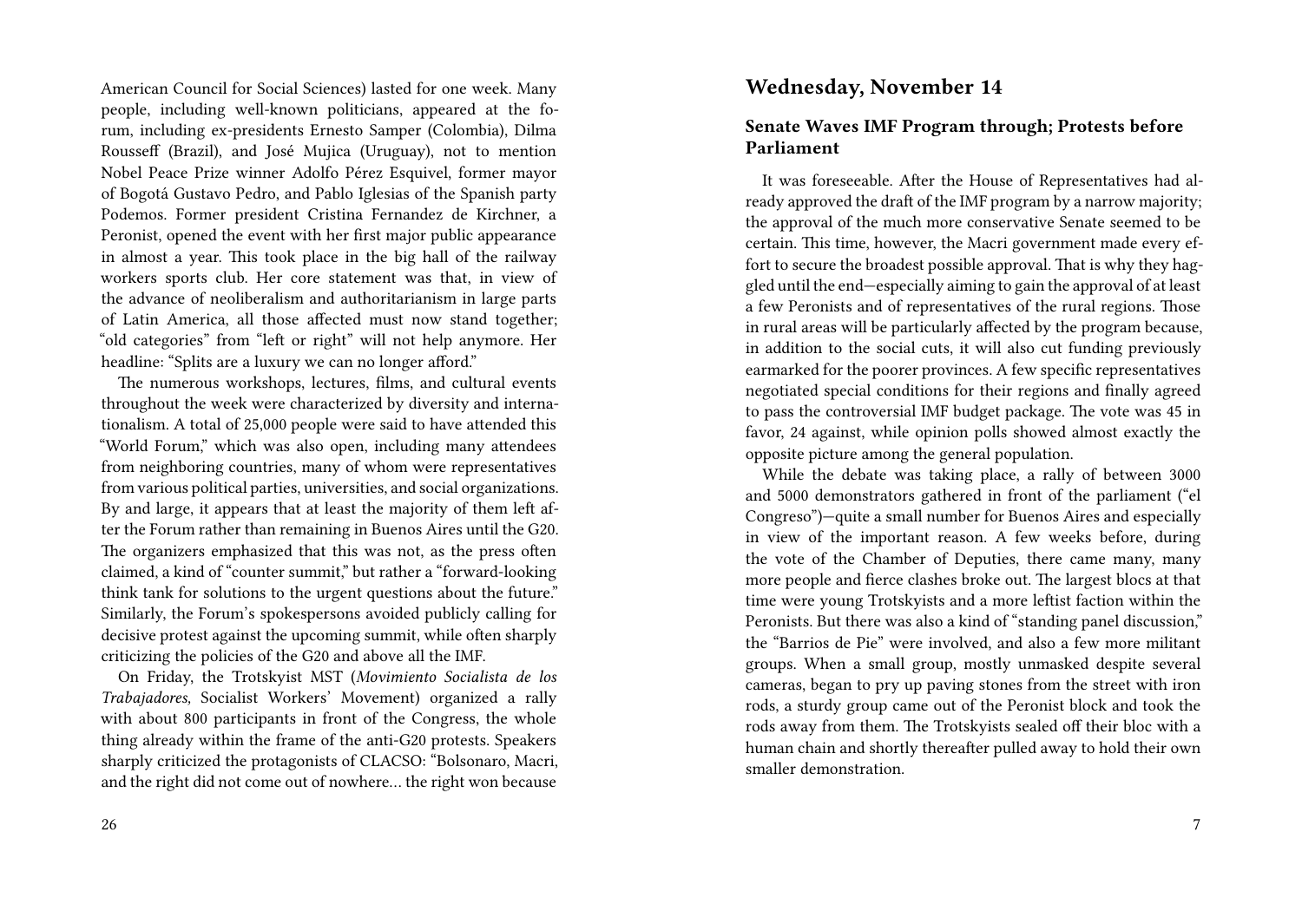Finally, about 80 fully-equipped police officers stormed out of their own fencing towards the Peronist block, grabbed a very young anarcho-punk demonstrator, and dragged him away to loud protests from the crowd, which they blocked off by forming a chain across a side street. According to the press, a second person was arrested as well.

Notably, after a comparatively short sprint, most of that riot police in full gear were gasping for air. Their protective equipment must be enormously heavy.

### **Ritualized Protests and Repression before the Congreso**

There is hardly a protest in Buenos Aires that does not end in front of the Parliament building—if it does not begin there. Accordingly, everything seems to be arranged: the roadblocks (2-meter-high connectable steel grids) are not transported away between demonstrations, but stored nearby and always rebuilt at the same intersections. At the adjacent main artery, this is indicated by installed signs reading *"Evitar zona Congreso—Corte total"* ("Avoid the congress zone—total blockage"). The standard barriers cover several hundred meters with numerous shops and an estimated 5000 residents. At the narrow checkpoints, the security guards wear suits; they probably already know many of the residents and regulate everything without helmets and truncheons on their belts. Often, everyday life plays out on three of the four sides of the ritualized barrier.

On the fourth side, however, in front of the main façade, demonstrations take place in front of the barrier on the large square, and clashes occur regularly. Behind the barriers, the police position their "Infanteria" (the usual term here), i.e., helmeted riot police, as well as water cannons and motorcycle units. If they think it's necessary, they move to the spacious square in front of the parlia-

#### 8

#### **The University City of Buenos Aires**

With over 300,000 resident students, Buenos Aires has the most students of any city in Latin America. Since Peron's time, the Argentine education system has been more accessible and affordable than any other on the continent. That is why so many people from poorer backgrounds have converged here to study. Yet in order to be able to afford accommodation and livelihood in this comparatively expensive city, the majority of students have to work to pay their way through school, often taking several badly paid jobs at once. This is why all the faculties also offer lectures and seminars in the evening hours. Often, the students simply fall asleep exhausted.

The university can pride itself on its academic past: five of its graduates have been awarded a Nobel Prize, including two Nobel Peace Prizes. In the 1960s and 1970s, the universities were hotbeds of revolution and upheaval; Che Guevara, among others, studied medicine here. In the 1980s, however, the military dictatorship brutally "cleaned up" the universities, murdering thousands of student activists. After that, in the 1990s and especially after the left-wing progressive Peronist Nestor Kirchner was elected president in 2003, things improved a bit again.

The "rollback" has come under Macri. Already today, there are dramatic disparities between the faculties. While, for example, the law faculty is well-funded behind its monstrous façade, the social sciences are falling apart—it is not easy to find a functioning toilet there, and most buildings are dilapidated or even ready for demolition.

### **Saturday, November 24**

#### **Popular Reformism or Permanent Revolution?**

The so-called "World Forum of Critical Thinking" organized by CLACSO (*Consejo Latinoamericano de Ciencias Sociales,* Latin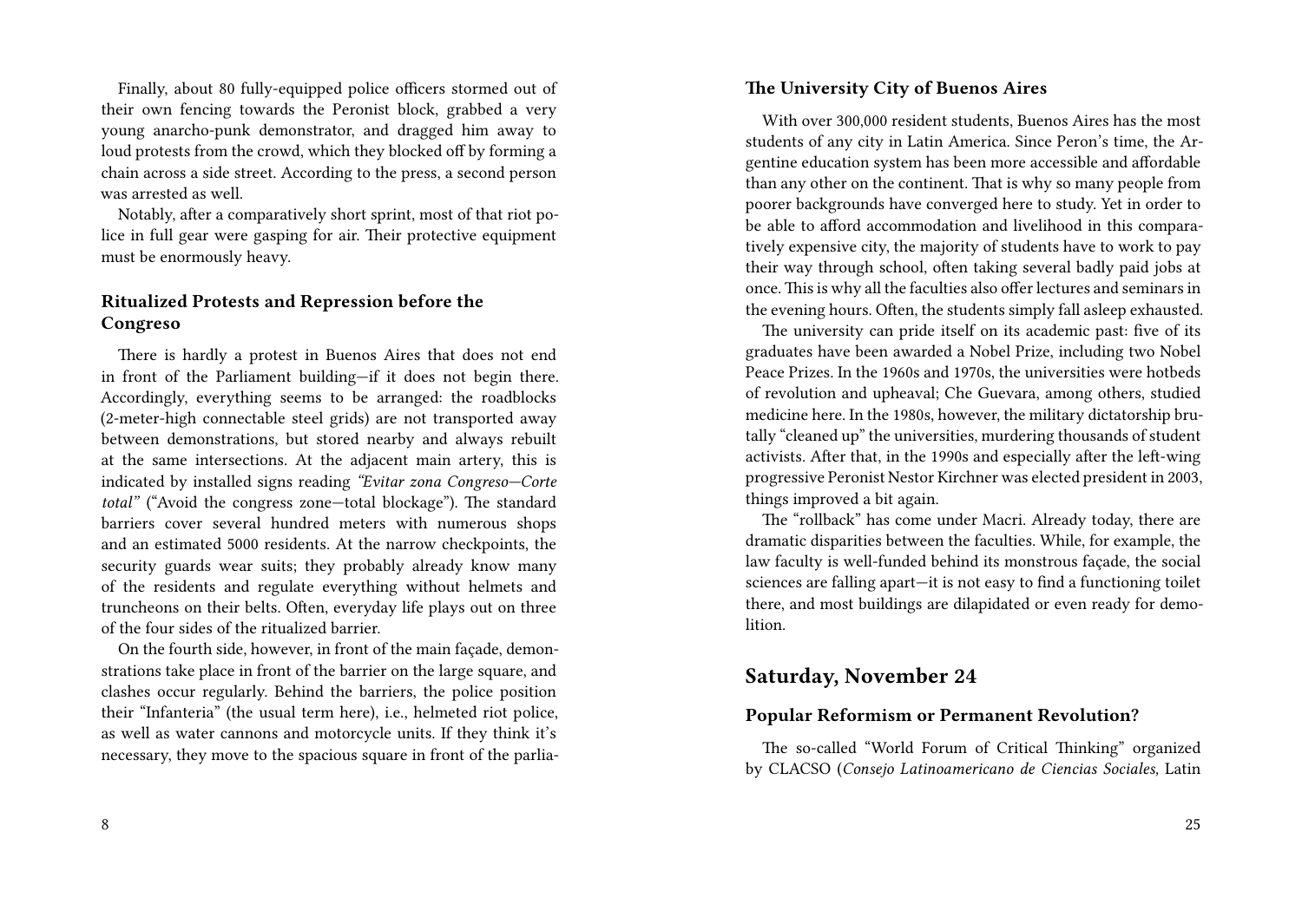### **Friday, November 23**

#### **Police Attack Student Protests**

All week long, there had been protests against a change in the lecturer-training system, which is now to be centralized and controlled by the government. Within this framework, 29 institutes are to be closed; in addition, the previous independence of the lecturer committees is to be virtually abolished. In the future, a governmentappointed rector will govern the "UniCABA" (*Universidad de la Ciudad Autónoma de Buenos Aires*). On top of that, dozens of allegedly "useless" professorships are to be cancelled without replacement.

The comparatively liberal, independent university system has long been a thorn in the side of the Macri government, which is why the state began to tackle the structural conversion of Uni-CABA a year ago. There have been massive protests in response this is about nothing less than the independence of the universities. In June, the recalcitrant lecturers were at the front of the queue when state employees were deprived of their wages for months as a result of empty state treasuries. The closure of the Ministry of Education followed, together with six other ministries, including the Ministries of Culture and Health. There were strikes; the students showed solidarity with the lecturers, but Macri remained hard.

The final legislation passed on Thursday in the city parliament of Buenos Aires, in which Macri's conservative electoral alliance currently holds a majority. In anticipation, the police had cleared some protest tents on the forecourt and sealed off the street in front of the city parliament with the usual steel barriers on both sides; they also mobilized a massive number of riot police and a water cannon. Clashes erupted, people knocked down barriers, police shot tear gas and attacked the demonstrators with their truncheons. Even the left-wing members of parliament who came out of the meeting on the street were physically harassed. Finally, about 1500 students marched through the city center in a loud demonstration.

24

ment building, shoot tear gas and rubber bullets, clear the area, and beat and arrest people, often against embittered resistance.

### **Thursday, November 15**

### **Press Conference of the Protest Alliance "La Confluencia—Fuera G20 y FMI"**

This press conference took place at the Latin American human rights organization "Servicio Paz y Justicia." The small hall was full to capacity—including, among others, the  $1<sup>st</sup>$  German Television and the news agency Reuters. The podium is occupied by Beverly Keene, a spokeswoman of the alliance, and Nora Cortiñas, one of the best-known "Madres de la Plaza de Mayo." Behind them stand other representatives of the alliance.

Beverly Keene briefly introduces the alliance and emphasizes its versatility and openness. It was not for nothing that it is called *La Confluencia,* i.e., a "confluence" of many different flows into a common river. She stresses that all meetings and preparations are open to the public and, in this context, criticizes the surveillance carried out by security forces. The danger does not come from the alliance, but rather from the premeditated state repression and from the G20 itself.

Then, succinctly but comprehensively, she sets forth the protesters' concerns. The G20 leaders do not represent the interests of the people, as they claim to, especially not those of Latin America. Rather, their policies produce hunger, poverty, and destruction worldwide, especially in Argentina, where the IMF stipulations are currently aggravating the misery of millions of people. But this is only one part of an international system that no longer has any legitimacy. It is not for nothing that the G20 leaders have to hide behind an armada of security forces.

Then we hear about the events of the protest week, especially the "summit of alternatives" on November 28 and 29, which will take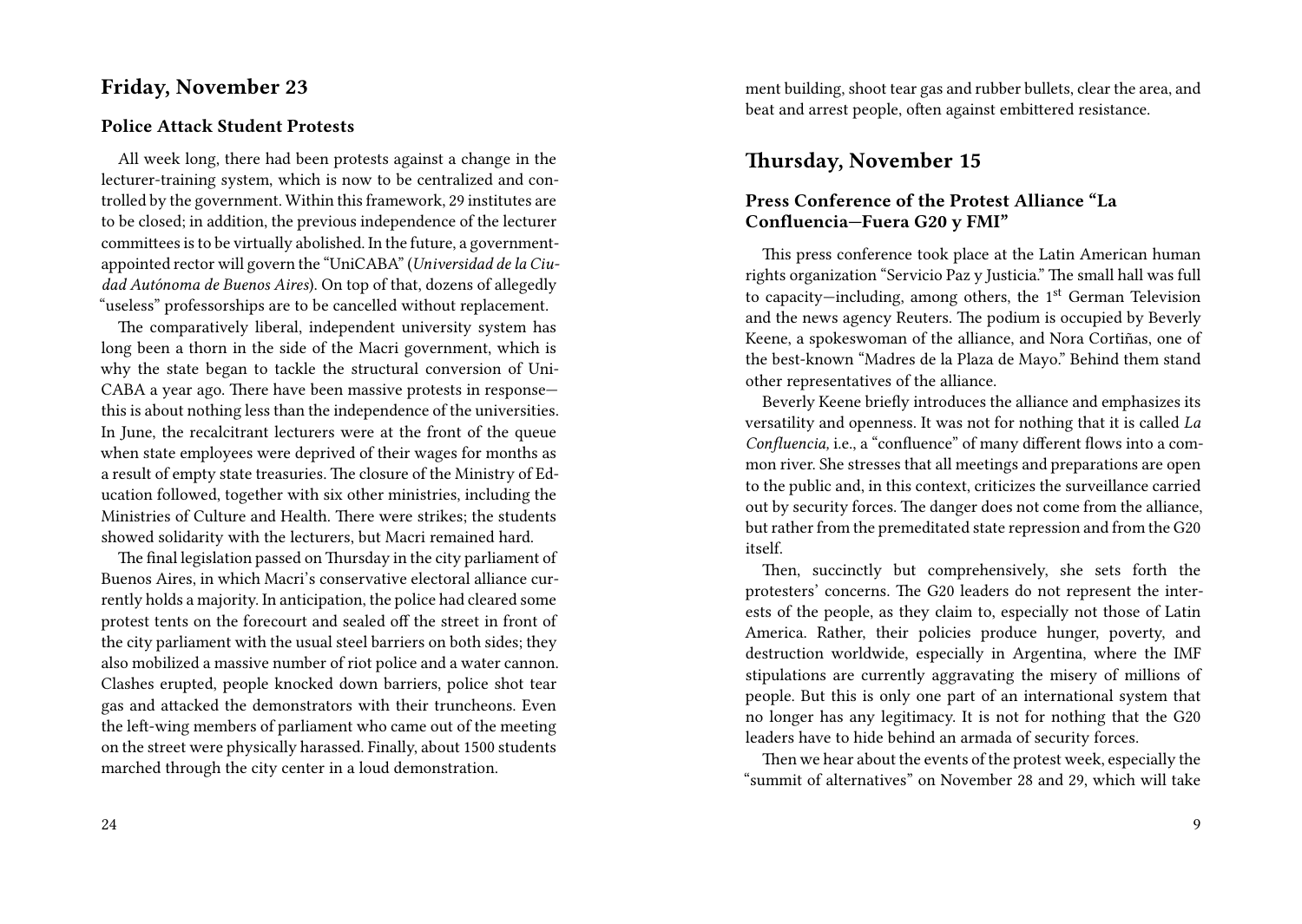place on the square in front of the parliament building, and the mass demonstration on November 30, the first day of the summit. A trade union representative adds that several million demonstrators have already taken to the streets throughout Argentina against Macri—against the IMF program and thus also against the policy of the G20. Everywhere in the country, mobilizations are taking place; one may expect very, very many participants.

Next, we heard from Nora "Norita" Cortiñas with a short but touching speech. She vehemently called on people not to be intimidated and instead to take to the streets in droves. Her demand carries weight; she publicly opposed the military dictatorship at a time when participating in demonstrations could get you killed. Over 30,000 people were murdered—including Nora Cortiña's son.

#### **Protest Alliance and Appeals**

The alliance involves nine international networks, 102 Argentine organizations, and eight from other countries. Among them are environmental associations (e.g., Friends of the Earth), several grassroots trade unions, organizations that are critical of capitalist globalization, left-wing anti-imperialist groups, ATTAC (also from France and Spain), a Basque Antifascist organization, internationalist groups, various campesino organizations, student associations, women's organizations, human rights groups, associations for grassroots economy, and others. It does not involve the Peronist-dominated trade unions, but for example the "Movimiento Evita," who see themselves as "revolutionary Peronists." What is striking about the alliance and its external image is the large proportion of women in general and the specifically feminist component of the mobilization.

From the outset, the "Confluencia" has explicitly positioned itself as internationalist. This is all the more remarkable in view of the fact that generally, Argentinian politics from right to left are

the immediate metropolitan area. In the periphery there are also some isolated "islands for the rich" and areas with a mixed character, but by and large, the "outskirts" range from poor to extremely poor districts and informal settlements. The social and cultural contrast to the official "capital" is dramatic.

The "suburb" Matanza (in English, "slaughter" or "bloodbath") hosts 1.8 million inhabitants—as many as the city of Hamburg. There are also several "villas," places with improvised buildings. The housing shortage is most clearly visible in these shantytowns and their surroundings. Migrants from neighboring countries often live in highly crowded and inhumane conditions. Empty spaces are often squatted in order to open up a little more space for survival and life. In addition, there is a widespread "economía popular" via which people organize their everyday lives. Rodolfo Orellana was an activist there.

### **Student Protests and a Football Riot**

On November 30 and December 1, the rulers of the 20 most powerful nations will meet in Buenos Aires, Argentina. In the fourth installment of our coverage of the 2018 G20 summit, our correspondents recount clashes over neoliberal assaults on the Argentine education system, the counter-summit of left politicians, and the football riots that forced Senator for Justice and Security of Buenos Aires to resign immediately ahead of the G20 meetings.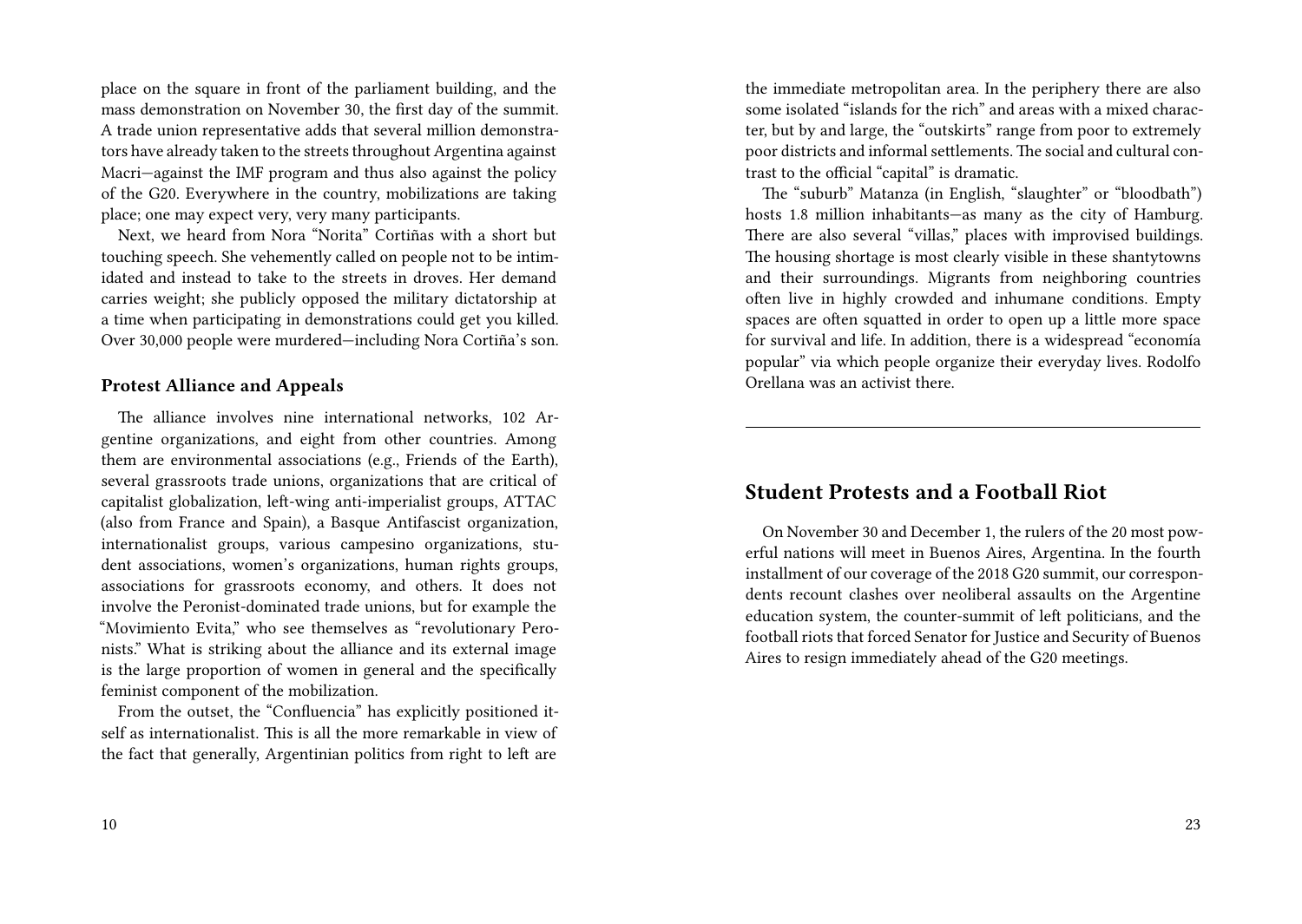lice. What happened? In the early morning, between 100 and 200 residents attempted to occupy a vacant site in the huge suburb of Matanza. In fact, the owner had already signed a far-reaching temporary use agreement with the local neighborhood association, in which Rodolfo Orellana was also active. This agreement document has been pushed from office to office for a long time in order to take effect legally.

Despite this legal grey zone, the police immediately arrived at the occupation in full gear and shot numerous rubber bullets, seriously injuring several people. A video shows Rodolfo Orellana, likely after his death. As became known later during the autopsy, he died as a consequence of live ammunition entering his shoulder. Based on the exit wound, the shot must have hit him when he was in a stooped posture, either standing or squatting with his back to the murderer.

Police maintain that neither the bullet nor the shell were found; the caliber of the bullet is supposed to be determined in a second autopsy. The police deny the use of firearms, alleging that there were hostilities between Bolivian and Paraguayan groups within the occupiers. Since the bloody political unrest of 2002, it is forbidden for the police in Argentina to carry firearms during demonstrations and even more so to use them. But it is absurd to imagine that now, during a brutal evacuation, the demonstrators would have shot each other under the eyes of the police.

There were four more arrests, including a mother who was "allowed" to have her baby in the police cell for a short time every three hours to breastfeed. On the following day, there was a fierce and emotionally moving protest rally in the city center.

#### **Housing Shortage in the Periphery**

Officially, the city of Buenos Aires covers only 203 km² with 2.9 million inhabitants; by contrast, Berlin covers 891 km² with 3.6 million. However, there are officially almost 14 million inhabitants in

limited to a standard national framework. The call for mobilization was translated into five other languages, including English.

### **Friday, November 16**

#### **An Explosion at the Cemetery; Raids and 14 Arrests**

Already on November 14, in the early evening, an explosion took place in the cemetery in the district of Recoleta, allegedly in direct proximity to the grave of Ramón Falcón, an infamous police chief who was assassinated by anarchists on November 14, 1909, precisely 109 years earlier. A woman was seriously injured in the explosion. A mother of two, she lost three fingers and was taken to hospital with severe facial and skull injuries; her companion was arrested directly. According to police, four more "homemade pipe bombs" were found at the grave.

Shortly thereafter, bodyguards arrested another man who allegedly threw a "highly developed incendiary bomb" that did not detonate under the parked car of the judge Claudio Bonadio. The federal judge had conducted various sensational corruption proceedings against former high-ranking Peronist officials and politicians, as well as sentencing two demonstrators to several months' imprisonment after riots in December 2017. The arrestee is alleged to have visited one of them once in prison.

The police and large sections of the press evaluate both "attempts" as part of a militant campaign in the context of the upcoming G20 summit and classify the three arrested as "violent anarchists." On this pretext, police carried out raids of several houses, including three left-wing cultural centers. The man arrested at the cemetery is alleged to have lived in one of them, which is alleged to be the "epicenter of the anarchist movement." The police stormed the long-occupied house with heavily armed special units and arrested ten more people. So-called crow's feet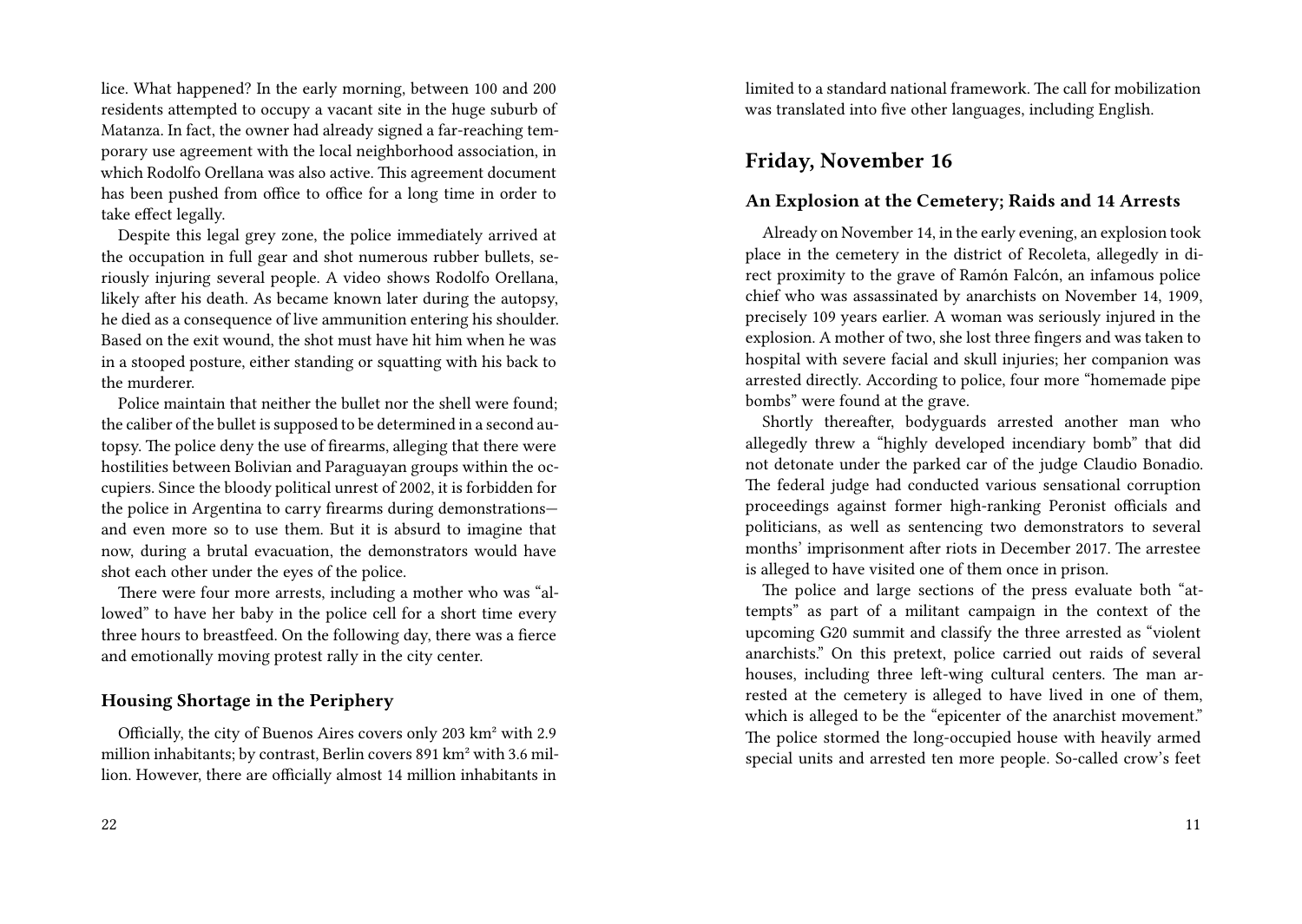(caltrops) were presented to the press as "bomb material." On the following day, another arrest took place.

In addition, two Lebanese brothers were arrested and accused of possessing numerous weapons. Both were accused of associating with Hezbollah and of planning an assassination during the G20. The whole thing became mixed up in the media, which used the excuse to portray a scenario of extreme danger. The press conference of the alliance "Confluencia" was pushed under the table and instead one media "fish story" chased after the next.

Bizarrely, the "donated" armored clearance vehicles from the Chinese to Argentina were delivered in a public ceremony. Security Minister Bullrich once again urged city dwellers to leave Buenos Aires already on the Thursday before the summit, because "…the situation in the city will become very complicated… if there is any violence, we will take immediate measures against and stop it." In the meantime, the German Foreign Office has also issued a corresponding safety warning.

### **Anarchism in Argentina**

From the late  $19^{th}$  century to the early  $20^{th}$  century, there was a very strong libertarian and anarcho-syndicalist movement in Argentina. For several decades, the FORA (Federación Obrera Regional Argentina) was the largest and most militant trade union in the country. After a long history of strikes, demonstrations, factory occupations, and bloody repression, the movement was largely crushed in the 1930s and 1940s.

Currently, the relatively small anarchist movement is closely linked to a subcultural context, similar to the anarchist movement in many parts of Europe. But anarchists also participate in major political mobilizations, such as those bringing attention to the kidnapping and murder of the activist Santiago Maldonado.

#### **And International Protests?**

In addition to those in Hamburg, parallel protests will take place in Paris and London. There are probably also plans elsewhere. Very few activists from Europe or North America will come to Buenos Aires, and not only because of the announced border controls. The flights are expensive and harmful to the environment, police repression is expected to be intense, and the strange conditions in which the G20 will take place in Argentina are likely to deter many more protesters.

The alliance "Confluencia" expects activists from neighboring countries. In view of limited resources and the long distances, however, even within South America, travelling to protests in neighboring countries is by no means standard. Now, the Argentine government has added the offensively announced border closure. The national government and international security management are doing everything they can to minimize the number of participants from outside Argentina. Even journeys from other regions of Argentina will be rendered considerably more difficult by the interruption of the railway connections into Buenos Aires. It is even conceivable that this will extend to regional train connections and bus routes. The announced repression is also having an effect: one of the larger Peronist trade unions has already toned down its mobilization for this reason and in view of next year's elections. One does not want to be associated too much with the foreseeable (or even conjured up) "riots."

### **Thursday, November 22**

#### **"No Roof, No Land, No Life"**

This is the headline of the progressive, left-leaning daily newspaper *Página 12.* Rodolfo Orellana, 36 years old, of Bolivian origin and father of five children, is dead, most likely murdered by the po-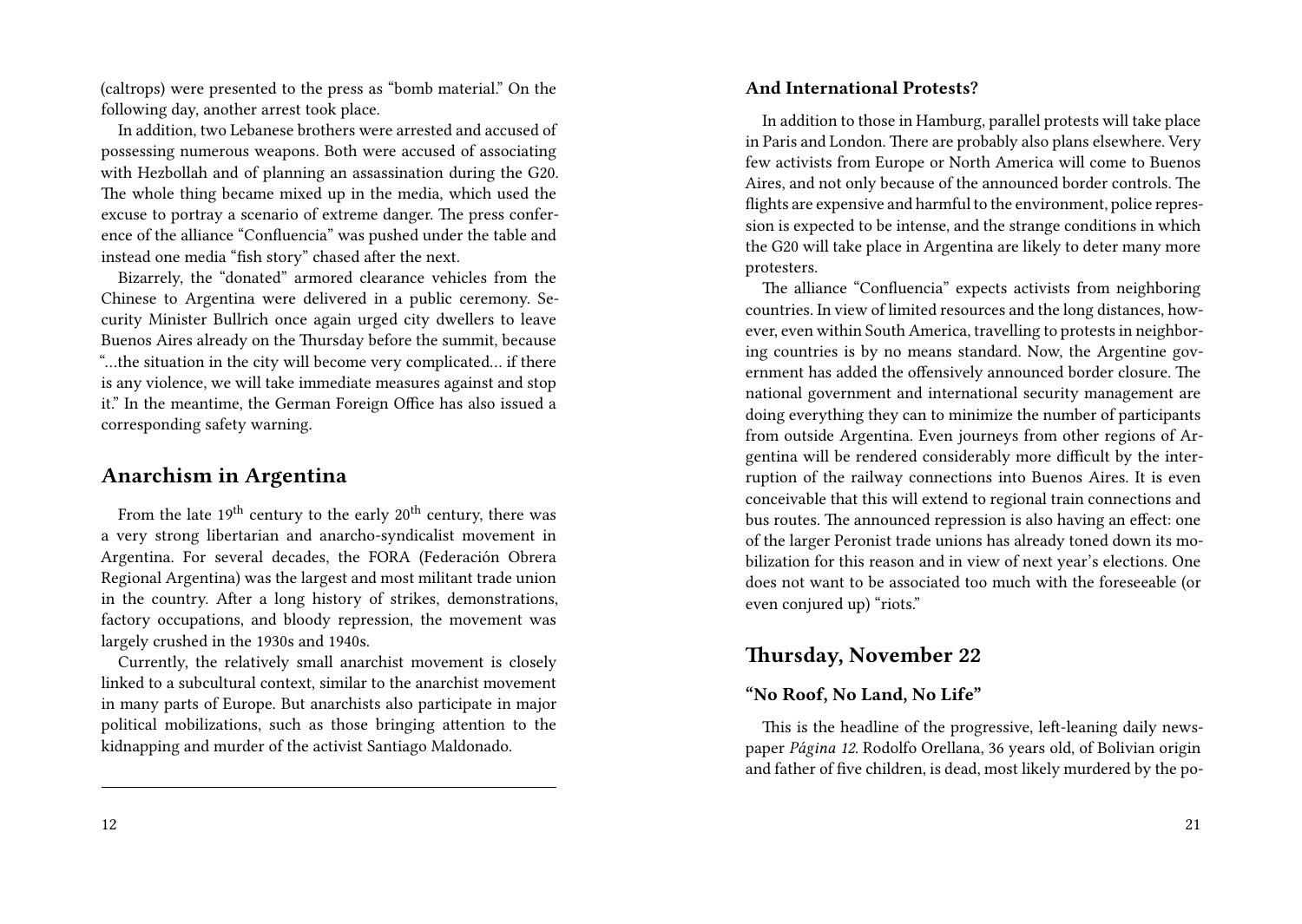### **Wednesday, November 21**

#### **A Book, an Article, and a Call for a Demonstration**

On Wednesday, the widely read national online newspaper *Infobae* published an article about the multilingual book *To Our Compas in Buenos Aires* by activists from Hamburg and Paris. Infobae is considered to be close to the reigning government; it is often cited by the German Foreign Office as a "serious source." The lengthy article was titled *"Take Care Compas—The Handbook of International Protest that the Government Is Studying ahead of the G20."*

First, the text briefly presents the concerns of the Argentine government, highlighting the alleged threat posed by international opponents of globalization. After that, however, the article quotes the book at great length in a fairly unbiased manner. For example, the book description appears unabridged and passages referring to the forthcoming summit in Buenos Aires are highlighted. The text is framed as a kind of "guide to protest," though this is already refuted by the quotations. However, the article sketches a relatively comprehensive picture of the courses of events in Hamburg, chiefly through the quotations. Infobae describes it as "ridiculous" that the authors of the book describe the attendance of 80,000 people at the central demonstration as a "success"—a rather small number of participants, by Buenos Aires standards.

Surprisingly, on the same day, the short call for a demonstration in Hamburg to show solidarity with the protests in Buenos Aires, translated into Spanish, appeared on the front of the local protest website in Buenos Aires. The call is for a demonstration on the afternoon of December 1 after an FC St. Pauli home game. The preceding evening, there will be a meeting in a left cultural center in Hamburg to follow the events in Buenos Aires. The December 1 demonstration is also intended as a reaction to the anticipated repression.

#### 20

## **Peronism, Counter-Summit Creativity, and the Schedule of Resistance**

In this second installment of our coverage of the 2018 G20 summit, our international correspondents report on the political and cultural events leading up to the summit. China has given Argentina a considerable amount of military equipment with which to brutalize and potentially mass-murder people in Buenos Aires if they interfere with the state agenda of totalitarian control during the G20 meetings. Meanwhile, organizers have announced the schedule for a week of resistance. The lines are drawn.

### **Saturday, November 17**

### **Day of "Militant Peronism"**

This day marks the return of Juan Domingo Perón on November 17, 1972 after 17 years of exile in Franco's Spain; the date is still celebrated annually by the Peronist movement in Argentina. Traditionally, there is a large rally with numerous speeches. This year, it took place in the stadium of a local football club. The motto is: *Unidos o Dominados,* "united or dominated." The dominant theme is President Macri's austerity budget package imposed by the IMF and his "necessary replacement—at the latest, by the 2019 elections." Naturally, of course, by the Peronists.

But what is this "unity," exactly? Some Peronists in the Senate voted for the budget package; they were called "traitors" at the rally. But also, the powerful Peronist trade union federation CGT is conducting a dialogue with a high-ranking IMF representative, while other parts of the Peronist movement support the protests and are also calling for a protest against the G20 summit. These call themselves "Peronismo popular"; they are left-oriented and still able to mobilize masses of people onto the streets. In addition, a large part of the *Porteños* (the urban residents of Buenos Aires) feel connected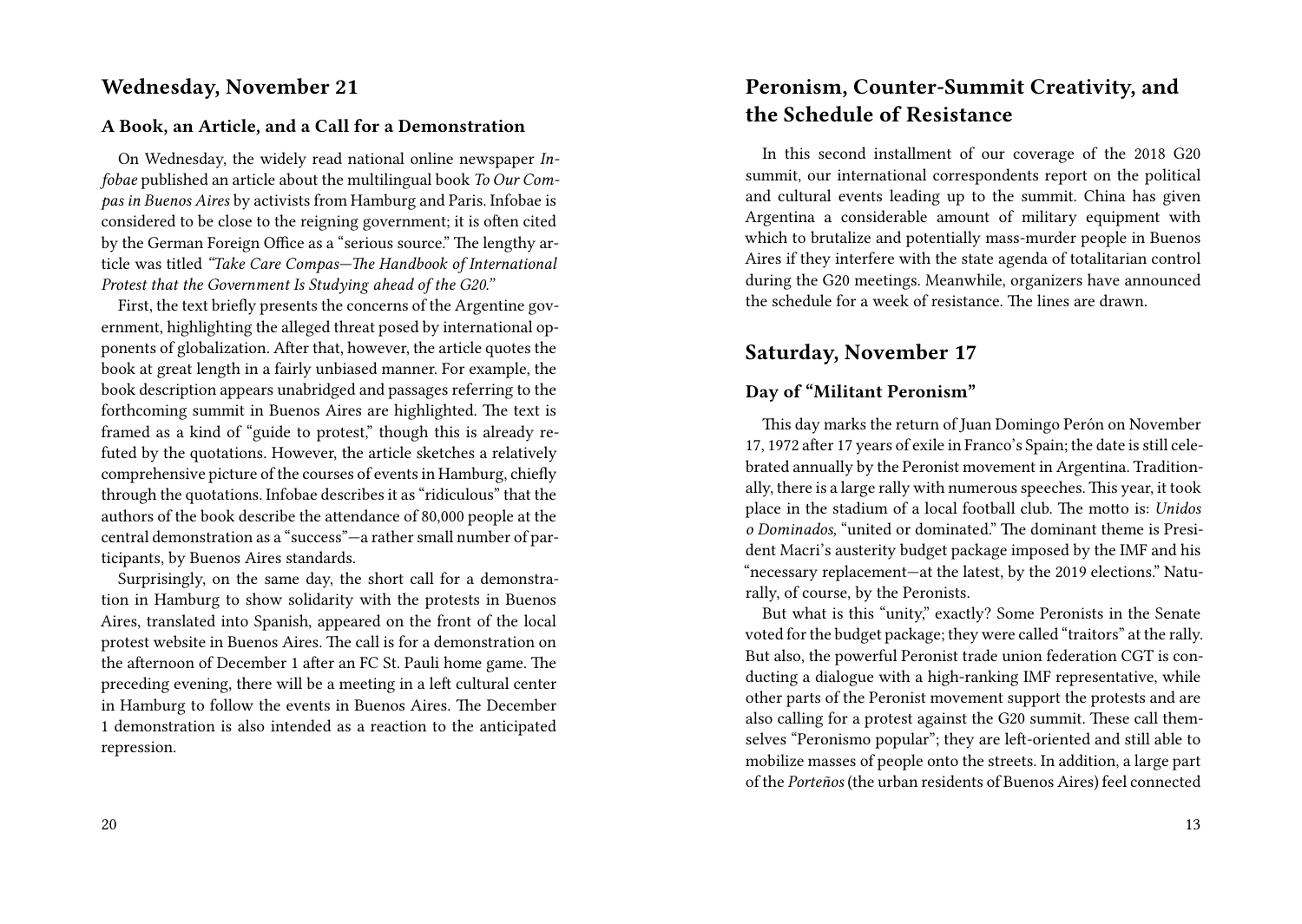to Peronism; in many cases, this loyalty has been passed down across multiple generations. This describes a considerable portion of modern and cosmopolitan urban society in Buenos Aires.

#### **Between Nazi Exiles and Left-Wing Guerrillas**

What most Perón fans don't know—or have suppressed in their memories—is that after World War II, Perón opened Argentina to thousands of high-ranking Nazi officials. Above all, he wanted them to help him establish his own aviation industry, including the secret continuation of the Nazi missile program. Some ended up in Peron's secret service; others set up "Mercedes-Benz Argentina" with his support, where demonstrably massive quantities of dirty Nazi money were laundered. The Holocaust co-organizer Eichmann found employment there, along with many other Nazis.

At the same time, Perón implemented extensive social programs aimed at the poorer sections of the population and promoted culture, education, and civil rights, including the introduction of women's suffrage. In foreign policy, he was emphatically anti-American, but in domestic policy, he fought communists and brought the previously heterogeneous trade unions into line. He controlled the press through state-controlled paper quotas. When the previously flourishing economy went downhill, Perón—though the "legitimately elected president"—was expelled by a military putsch in 1955 with the backing of influential entrepreneurs, the church, bourgeois intellectuals, and the CIA.

A permanent change of government was established under the control of the military, the economy continued to decline, and social tensions increased. In the 1960s, armed groups throughout Latin America began the "revolutionary struggle," including the so-called Montoneros in Argentina. They simultaneously referred to the successful Cuban revolution, Peronism, and the anti-imperialist struggle. Their tactics ranged from organizing soup kitchens in the poor neighborhoods to carrying out armed

also houses the political and historical center of the city and the entire country, including the Congress and the Plaza de Mayo. The security zones also include the entire port, the inner-city airport, the city's main arterial roads including the sixteen-lane Avenida of July 9, Retiro Central Station, large parts of the historic Recoleta district, and the expensive new Puerto Madero port quarter. For the latter two, we are talking about approximately 50,000 more residents who will be directly affected by the security around the summit. In addition, there is a smaller control area to the south, near the Plaza Constitución, which can only be explained by a "troop site" planned there.

In addition to all these security zones, restrictions on local public transport have been announced, on a scale that has never been implemented before at any previous summit. The entire regional rail network and the metro ("Subte") network will be completely shut down during the G20. This will render travel impossible throughout the city. The same is true for all shipping traffic on the Rio de la Plata, the river that separates the neighboring cities of the metropolitan region and Montevideo in Uruguay from Buenos Aires.

On the other hand, some buses within Buenos Aires "may still run."

All this is hard to swallow for city residents who have only experienced such conditions during general strikes. This time, however, the aim of the intervention is not a social concern—and certainly not "guaranteeing the safety of the summit"—but rather, cutting off or inhibiting the flow of protest towards the center. In the city center, only police and politicians should move freely. Everyone else—the inconvenient others—should leave for the countryside or stay locked inside their homes.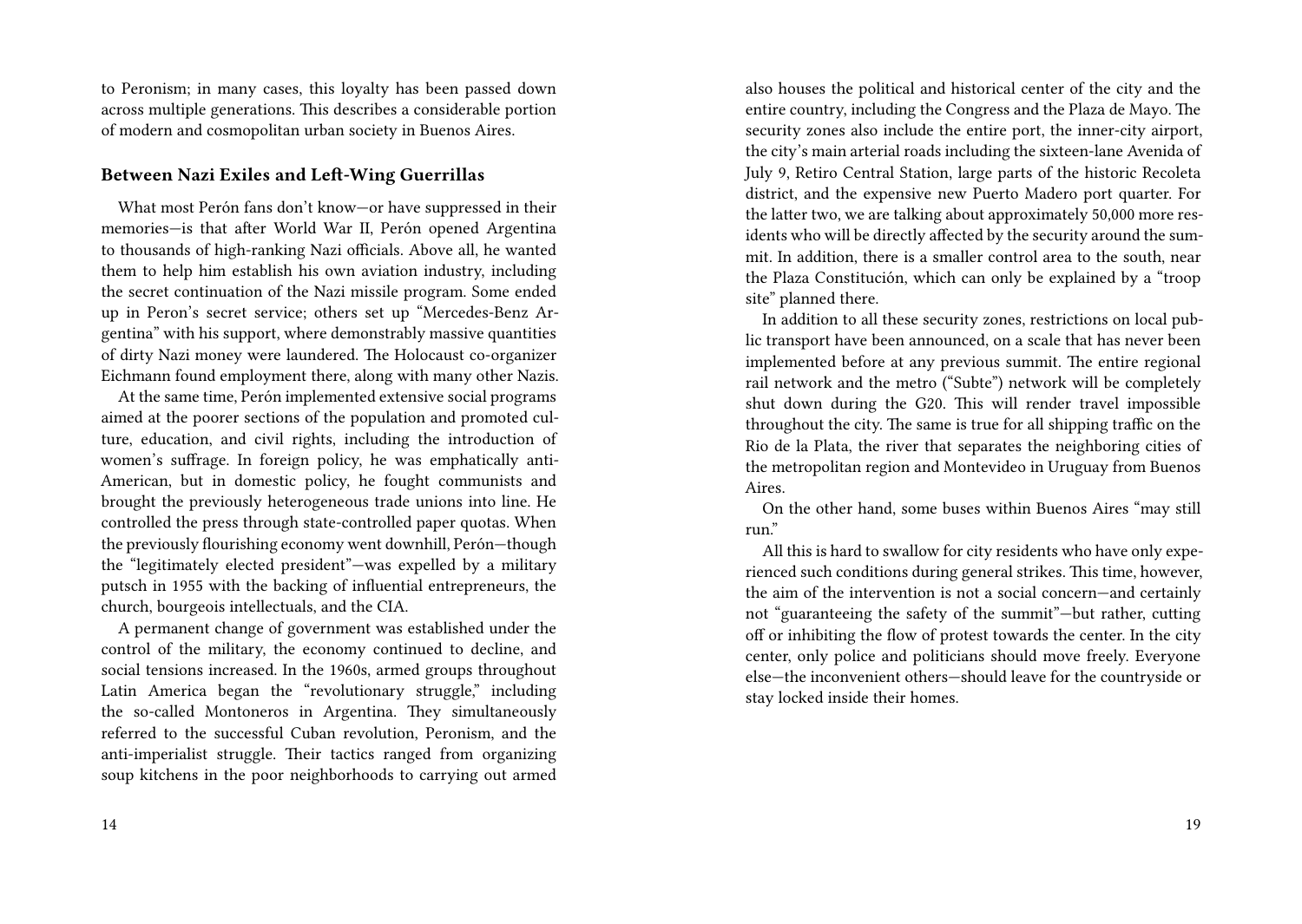### **Tuesday, November 20**

#### **Border Controls, Security Zones, and a City Blockade**

The government announced on Monday, November 19 that it will be tightening border controls, focusing on the border triangle with Uruguay and Brazil as well as the international airport. They claimed to have "extensive international lists" and that they "will strictly prevent the entry of radical G20 protesters." In case friends and activists are detained at the airport, the Protest Alliance has set up a round-the-clock legal emergency service.

On Tuesday, the "security junta" chaired by Minister Patricia Bullrich held a press conference; Bullrich is a machine of repression with an oligarchic family background and also some (decidedly dubious) past association with the Montoneros. Everyone expected large security zones and restrictions on freedom of movement, but the scope of what Bullrich announced went beyond the expectations of the assembled capitalist press.

The graded security zones will cover an area of about 20 square kilometers only in the inner-city area—a tenth of the total area of the capital. There will also be "variable corridors" and closed roads to the international airport 40 km away. Within the dark red security zone, the "Villa 31" is located—the so-called "Villa Miseria" with its approximately 30,000 residents, which is close to the conference venue. As it appears, the residents are to be locked in or out of their homes and their neighborhood. They have virtually no lobby at all to advocate for them; on the contrary, they are highly stigmatized.

The square-shaped area below (to the south) in the following city plans is justified as "protection of the Theatro Colon"—where this Friday, the feudal dinner of the heads of state is to take place. However, the theater is not located in the middle of this zone, but close to the upper left edge, between the metro line B and the zone border. More than 200,000 inner city residents live in this square, which raids on military facilities. Not least, this movement helped create the pressure that led to Perón's return in 1972. He died in 1974 and his third wife, Isabell Perón, took power. The military overthrew her in 1976.

A military dictatorship ensued, lasting until 1983, which particularly persecuted the Montoneros with an immense bloodshed.

### **Sunday, November 18**

### **La Criatura: The "Performative Counter Summit"**

The two-day festival *La Criatura* was about "thinking up other ways to make politics." As the organizers put it:

"The politics we make is old. We cannot close our eyes to what is happening in Brazil because it is a global trend."

The event took place in one of the numerous and largely selforganized cultural centers of Buenos Aires, organized by the Asociación "CRIA"—*Creando Redes Independientes y Artisticas.* In South America, "crias" also means *Lama*—"young animals."

All kinds of workshops, many of an artistic nature, took place in various adjoining rooms. A long table was set up in the large hall in mockery of the G20 summit. Here, people gradually took seats for the presentation of the various thematic forums.

First, there was a short introduction by a woman dressed up as a monster with snake hands. She read a pithy text:

"A predator devours the world. It is able to destroy countries and nations, cultures and peoples, change nature genetically, turn forests into deserts, undermine the seas and drill into mountains to extract the last mineral fragment. This predator wants to leave us